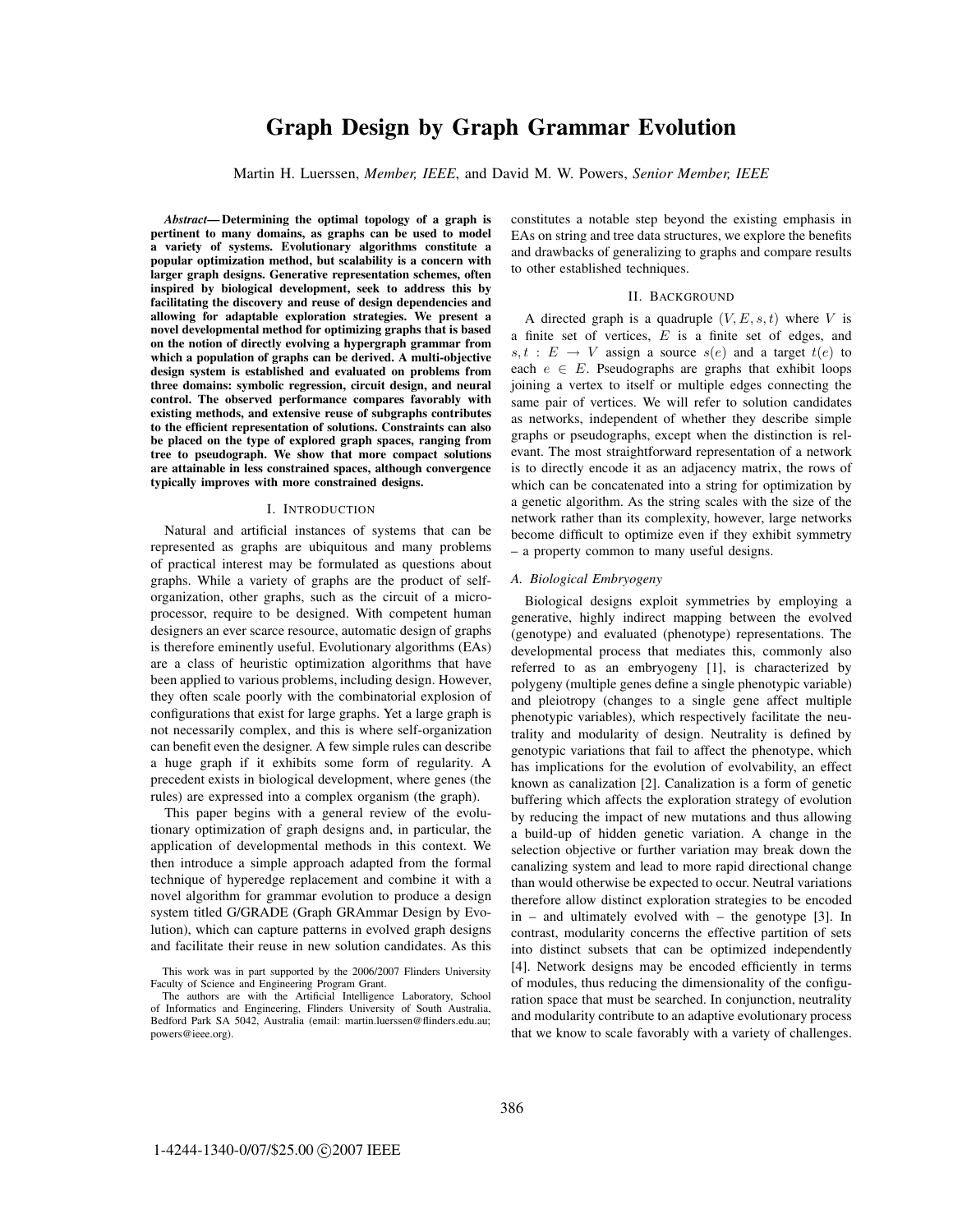# *B. Artificial Embryogeny*

Existing computational models of embryogeny differ in their faithfulness to biology. Emphasis is often placed on chemical or mechanical factors of cellular development. Nolfi and Parisi [5] evolved artificial neural networks (ANNs) by modeling the position and branching properties of axonal trees spreading out from neurons. Fleischer [6] and Kitano [7] established more sophisticated simulation frameworks for this purpose, based on equations and rules describing chemical reactions and changes within cells. A crucial aspect of cellular development is gene expression, with genes forming networks of complex interactions termed Genetic Regulatory Networks (GRNs). Numerous notable GRN models have been presented for the purpose of ANN evolution, e.g., [8], [9], [10]; some recent models employ evolved programs [11] or recurrent ANNs [12] to satisfy this role. A common issue here is the complexity involved, which implies not only a considerable computational cost, but also a general difficulty in analyzing such systems (and rarity; we are not aware of any detailed studies).

# *C. Grammatical Development*

We suggest that a proper compromise between the power of a realistic model and the practicality of something simpler is to model embryogeny as a generative grammar. A formal grammar G is a quadruple  $(N, T, P, S)$ , where N and T are finite sets of nonterminal and terminal symbols, respectively,  $P$  is a set of production rules, and  $S$  (in  $N$ ) is an axiom (starting symbol). Each production rule is an ordered pair  $p = (P, S)$ , where predecessor  $P \in (N \cup T)^*$  denotes a string of symbols that is to be replaced by the successor  $S \in$  $(N \cup T)^*$ . The grammar G defines a formal language L of all the strings that can be generated by a derivation (series of rule applications) from the axiom. Production rules are typically applied in sequence, but L-systems, originally introduced by Lindenmayer [13] to replicate the growth characteristics of plants, rewrite all the symbols of a string concurrently.

Kitano [14] evolved ANNs using a matrix L-system, where each production rewrites a node or edge symbol within a node or edge matrix into a  $2 \times 2$  node or edge matrix. Boers and Sprinkhuizen-Kuyper [15] used a string L-system to also evolve ANNs by interpreting the final string that results from a given number of rewrites as a graph. The grammar of GENRE [16], an evolutionary design framework based on a parametric L-system, is evolved by a simple EA with specialized operators. Strings are rewritten and then translated into designs, with successful application to table designs, neural networks, and robot controllers.

Graph design as provided above is based on defining a number of operations on graphs and considering a string language of expressions over these operations; a 'graph grammar in disguise' is established [17]. Data structures other than strings are less common; a notable exception is Cellular Encoding, introduced by Gruau [18], where the rewriting rules are represented as a tree evolved by genetic programming (GP) [19]. The nodes of the tree are references

to graph operators applied successively to develop a single ancestor cell into a neural network. The choice of operators imposes a bias on the kind of networks that are discovered [20], with both node [18] and edge [21] operators having been advocated for various applications.

# *D. Hyperedge Replacement*

Operating directly on graphs curbs the need for predefined graph operations, since graph operations constitute graph replacements which can be evolved like any other graph. Over the last 30 years a great many graph rewriting techniques have been devised [22]. Hyperedge replacement is one of the most elementary and frequently used techniques and constitutes a solid foundation to work with, as it is rich with theoretical results corresponding to the properties of contextfree Chomsky languages [23]. It is a type of edge rewriting extended to hyperedges, which, unlike binary edges, may have multiple sources and targets,  $s, t : E \to V^*$ , connecting several vertices via a set of incoming tentacles and a set of outgoing tentacles. A graph with hyperedges is known as a hypergraph. Formally, a directed, labeled hypergraph over a label set C is a quintuple  $(V, E, s, t, l)$  where:

- $V$  is a finite set of nodes,
- $\bullet$  E is a finite set of hyperedges,
- $s : E \to V^*$  assigns sources  $s(e)$  to each  $e \in E$ ,
- $t : E \to V^*$  assigns targets  $t(e)$  to each  $e \in E$ ,
- and  $l : E \to C$  labels each hyperedge.

A multi-pointed hypergraph  $H$  is a hypergraph with additional *begin* and *end* nodes, which are also referred to as the external nodes of H. Formally, a multi-pointed hypergraph over C is a septuple  $(V, E, s, t, l, begin, end)$  where  $(V, E, s, t, l)$  is a hypergraph over C and  $begin{aligned} V(E, s, t, l) &= \text{if } V_{ext}^{*} \\ V(E, t, t, l) &= \text{if } V_{ext}^{*} \end{aligned}$  $H_c$  is the set of all multi-pointed hypergraphs. A hypergraph production is an ordered pair  $p = (A, R)$  with predecessor, or left-hand side (LHS),  $A \in N$  and successor, or right-hand side (LHS),  $R \in H_c$ . A hyperedge replacement grammar *HRG* is a quadruple  $(N, T, P, Z)$  where  $N \in C$  and  $T \in C$ are finite sets of nonterminal and terminal symbols, P is a finite set of hypergraph productions, and  $Z \in H_c$  is the axiom. Given a hyperedge  $e$  in a hypergraph  $H$ , if there is a hypergraph production  $p = (e, R)$  and the begin and end nodes of the multi-pointed hypergraph  $R$  match the available attachments in  $H$ , then  $e$  may be replaced by  $R$  by handing over each hyperedge tentacle that is attached to a begin or end node within  $R$  to the corresponding source or target attachment node of the replaced hyperedge e.

#### III. CELLULAR GRAPH GRAMMARS

It is generally presumed that the replacement is well-typed, i.e., the hyperedge being replaced has a set of tentacles that match the external nodes of the multi-pointed hypergraph. However, type correctness may be difficult to maintain in the context of evolutionary optimization, as there needs to be scope for productions being reused within and between solution candidates. The handover operation typically fuses the  $i$ -th source/target with the  $i$ -th begin/end node, so typecorrectness could be ignored by simply not trying to fuse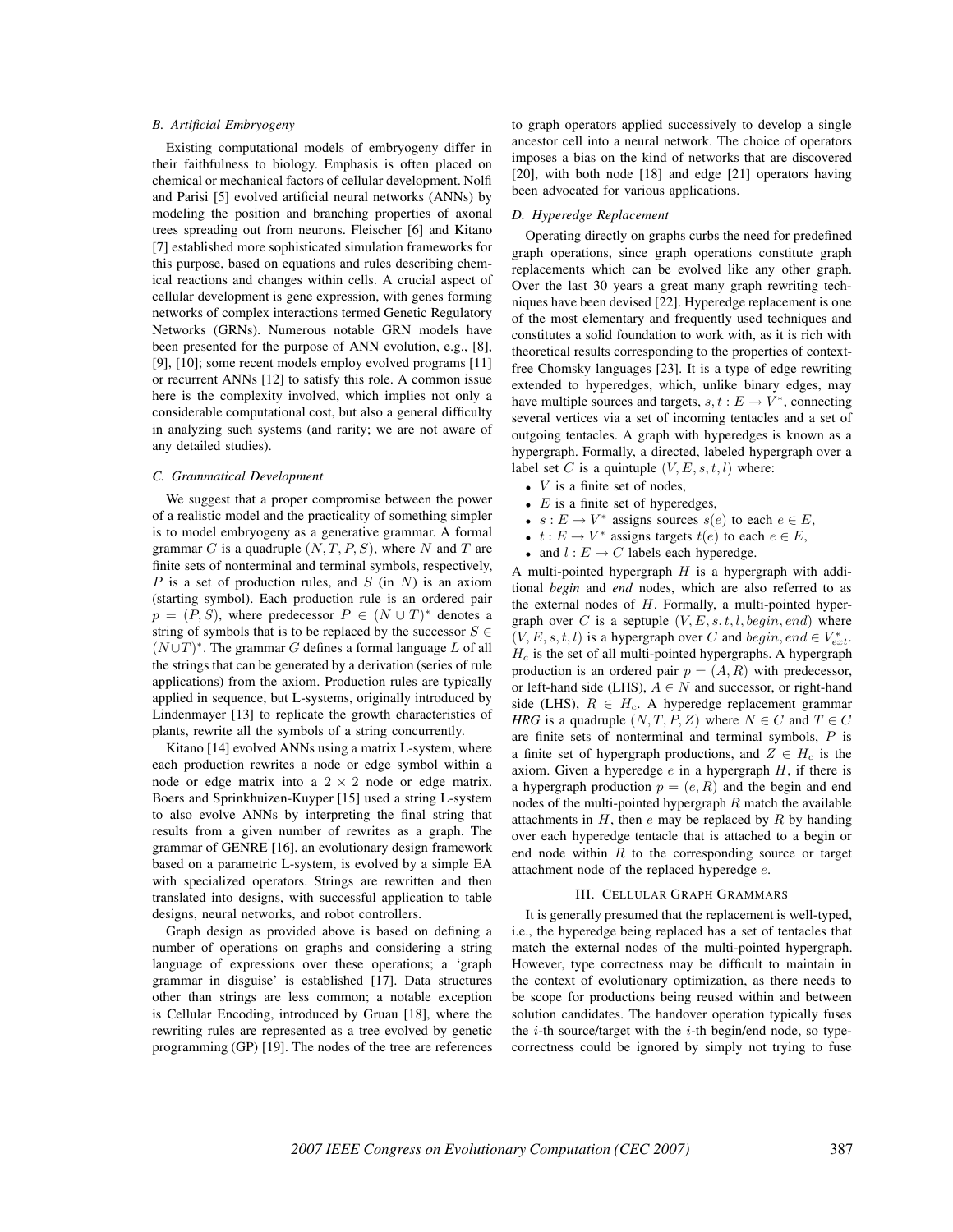

Fig. 1. A diagrammatic representation of a cellular production: nonterminal  $N_G$  is replaced by a cellular graph, where  $T_A$  is a terminal,  $N_B$  is a further nonterminal,  $b$  and  $e$  are begin and end nodes, and  $s$  and  $t$  are source labels and target labels of each node. Dotted arrows indicate scope.



Fig. 2. Soft label matching involves distance-based matching on a large set of labels (shown here as decimal numbers).

any nodes beyond those that are present, but this may lead to position-dependent side effects if the involved hypergraphs are later modified, e.g., during evolution.

Position independence resolves this issue, and it has previously been achieved in the Messy GA [24] by allowing the ordering of genes within a chromosome to evolve. A similar principle can be applied here. An identifying label  $l \in C$  is assigned to each external and internal node, so that  $l(v)$  is the label of node  $v$ . The order of nodes may be restored by using  $l$  as an index; however, this achieves position independence only for nodes, not for the mappings  $s$  and  $t$ , i.e., the tentacles of the hyperedge. A solution is to extend the mappings  $s$ and  $t$  so that the label  $l$  of the external node of the multipointed hypergraph is specified; the mappings hence become  $s: E(l) \to V^*$  and  $t: E(l) \to V^*$ .

A directed hypergraph can be described by an incidence structure, which contains a point for each vertex or hyperedge

of the hypergraph and a line  $(i, j)$  if vertex i of the hypergraph is in hyperedge  $j$ . We can store this as an adjacency list and, to obtain position independence, decorate each vertex and hyperedge with an identifier as above. A drawback of this approach is that adding or deleting a single element in this list is rarely sufficient to substantially change the graph. We address this by encapsulating those parts of a hyperedge or vertex that define how it attaches to other components into a descriptive unit referred to as a cellular graph, which is illustrated in Fig. 1.

External nodes in the cellular graph are represented as triples  $(s, t, d)$ , where  $s \in C$  is a source label,  $t \in C$  is a target label, and  $d \in \{0, 1\}$  is the tentacle directionality, either incoming (for begin nodes) or outgoing (for end nodes). A cellular graph G is defined as a triple  $(N, T, X)$ where  $N \in C$  is a finite set of nonterminal symbols (i.e., hyperedges),  $T \in C$  is a finite set of terminal symbols (i.e., internal vertices), and X is a finite set of external nodes.  $G_c$ constitutes the set of all cellular graphs. A cellular production is an ordered pair  $(A, G)$  with  $A \in N$  and  $G \in G_c$ . Cellular productions can be treated as simple hypergraph productions in a hyperedge replacement system, except that all edges need to be explicitly defined by cellular graphs. To satisfy this requirement, each terminal must manually be wrapped into a user-defined cellular graph, which acts as an interface specification. A network is constructed from a grammar of cellular productions by replacing each nonterminal (and terminal) by the associated cellular graph, as shown in Fig. 3. Each cellular graph may be glued to other expressed cellular graphs to form a cohesive network. For this, fusion between begin and end nodes is established by finding target labels that match source labels.

It was previously suggested that a system that can be decomposed into modules may be more easily optimized. For this to be practical, the representation of modules must be accounted for. A module is expected to have minimal dependences with components external to the module. These dependencies usually relate to a well-specified interface of the module that acts as a dependency bottleneck. In the graph domain, achieving structural modularity translates into restricting the number of vertices inside a module that have edges to vertices outside the module. The begin and end nodes of the multi-pointed hypergraph provide a natural feature for restricting such edges, since it is only these nodes that allow binding to components external to the hypergraph. When matching labels, we thus restrict ourselves to a specific scope for each label type. This is shown in Fig. 1 and represents the baseline scope of a cellular graph. No label outside the scope boundary is visible from within the cellular graph, which, for a graph composed of many cellular graphs, greatly reduces the number of possible sources and targets for which labels must be matched.

The most apparent interpretation of the term "match" is to mean that both labels are identical. However, this approach has previously been found to perform rather poorly, and a "soft" matching scheme has been suggested instead [25] –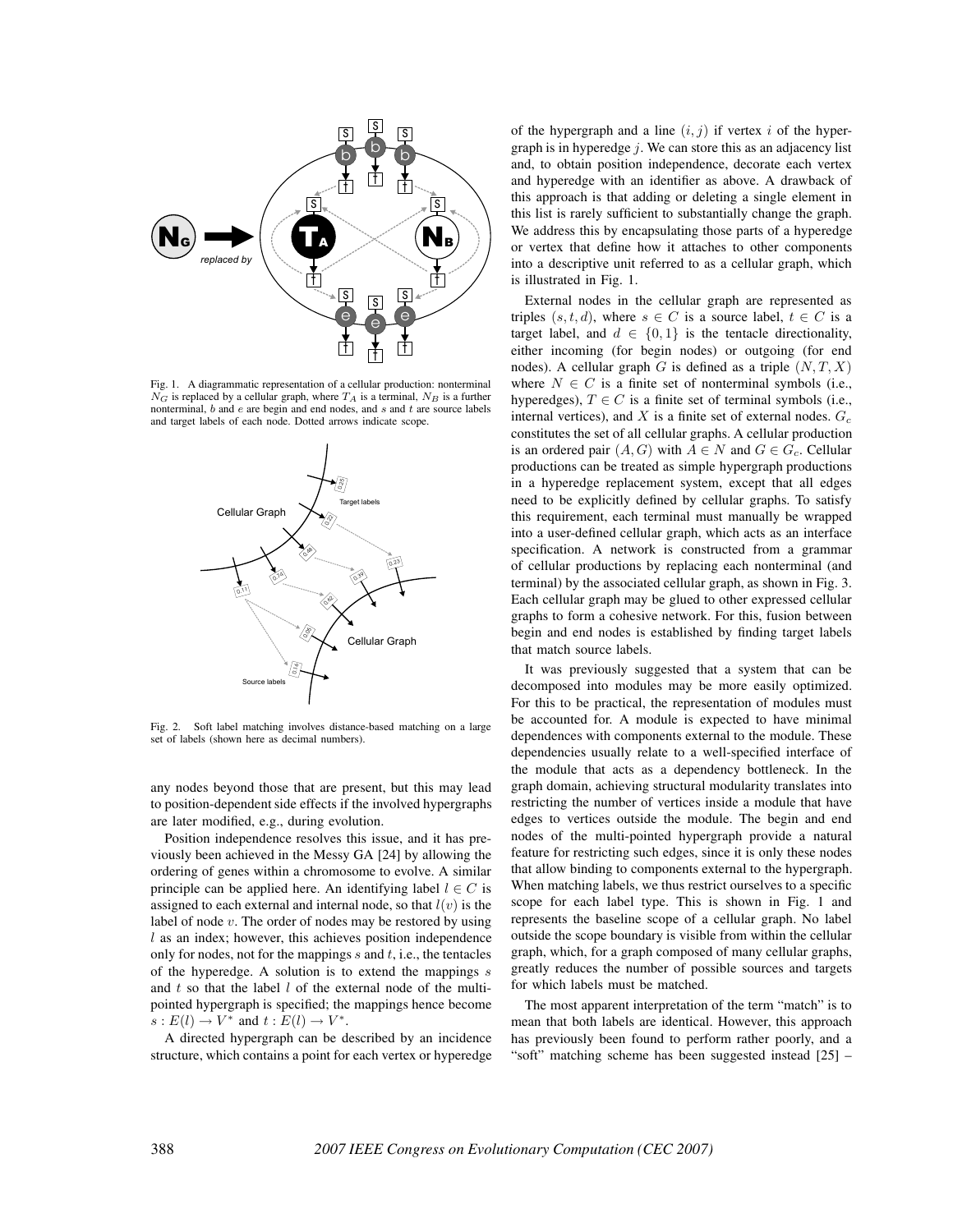

Fig. 3. An example network is derived from a cellular graph grammar over several iterations of replacement.

labels are selected from a very large set and matched with the nearest, not necessarily identical, label. Arithmetic difference is used here as the distance metric (see Fig. 2). Offset labels, which add to all the labels of associated cellular graphs, can also be applied to terminals and nonterminals. Labels may therefore change and combine in various ways without affecting the phenotype. Subgraphs can be partially or fully disconnected from the host graph, allowing building blocks to neutrally accumulate and later be activated through possibly minor label changes.

# *A. Variation Operators*

Cellular graphs are changed randomly during evolution by applying simple mutations. For this, the components of a cellular graph are organized into a list of nonterminal symbols (hyperedges of the graph), a list of terminal symbols (terminal nodes of the graph), a list of  $(s, t, 0)$  label triples (begin nodes of the graph), and a list of  $(s, t, 1)$  label triples (end nodes of the graph). Having separate lists allows separate mutation probabilities to apply to each component type. Two operators may be applied to each list:

- *insert*, which adds a new element into a random position in the list, where the new element is defined by randomly selecting a new symbol and new labels from a global set of all possible choices
- *remove*, which randomly selects an element from the list and deletes it

A probability is assigned to each *(operation, list)* pair, so that all probabilities sum to 1. A mutation involves randomly selecting an *(operation, list)* pair from these probabilities. The above operators are supplemented by the *increase recursion* and the *decrease recursion* operators, which increase or decrease the recursion limit of the cellular production by one. The recursion limit prevents infinite recursion by defining the maximum recursion depth of a production calling itself during derivation.

#### *B. Shared Grammar Evolution*

In the L-systems discussed in Section II-C, a grammar is evolved for each population member, which has a notable drawback: since productions need to be in the same grammar if they reference each other, any group of interacting productions is likely destroyed by crossover operations between genotypes. Consequently, instead of distributing productions across multiple grammars, G/GRADE maintains just a single shared production set [26]. This representation is fully deterministic, as each predecessor is unique and axioms are specially tagged starting productions whose expression leads to a previously evaluated network.

Evolution with G/GRADE is achieved by the algorithm shown in Fig. 4. For every network derived from its associated starting production, a single expressed production is spontaneously replaced by a mutated variant. Since mutating a production that is expressed by several different networks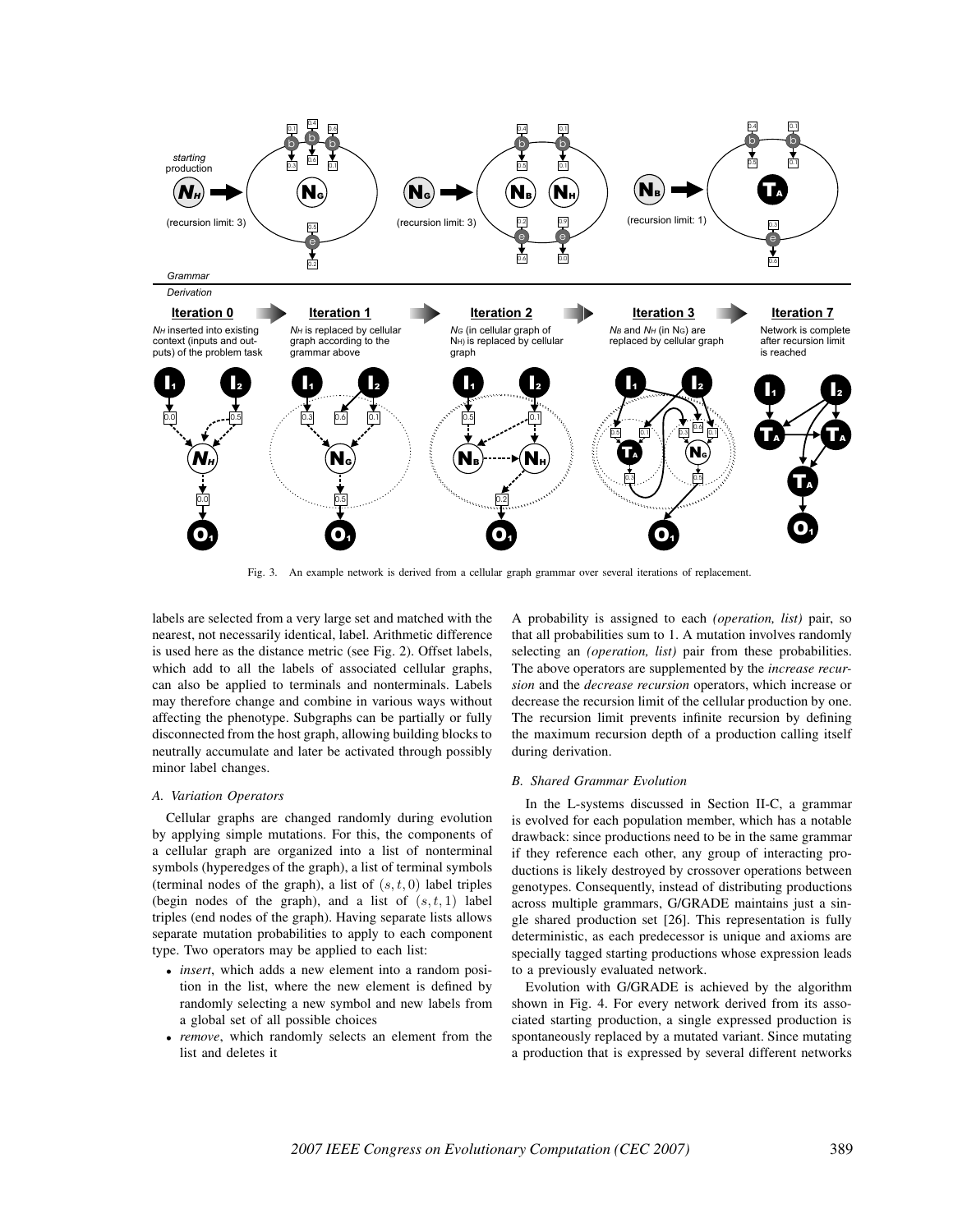may result in greater or lesser fitness depending on the graph, the mutations apply specifically to a single network and nowhere else. After testing all the mutated networks, the least fit solutions, both from the mutated set and the existing network population, are eliminated, as are all productions not involved in any fitter solutions.

Grammars have previously found widespread use in evolutionary computation as a means of syntactic constraint [27] or as probabilistic models [28]. These aspects of grammar evolution are also highly relevant, but, because of limited space here, will have to be discussed separately.

## *C. Multiple Objectives*

A network derived from a specific starting production may be evaluated on a given problem task and the performance recorded with this starting production. However, performance is not the only important property of networks; size is another. We define size as the sum of terminals, nonterminals, and external nodes of each instance of each production expressed during network derivation. Having both performance and size objectives implies that there is not one optimal solution, but a set of compromises. Multiobjective evolutionary algorithms (MOEAs) can be employed to find this set, with the majority of recently published MOEAs based on Pareto-domination. The implementation for G/GRADE matches the NSGA-II [29], except that we define population density as the distance between a solution and its nearest neighbor. Controlling size with a MOEA has been achieved previously, mainly for trees in GP [30].

New networks in graph grammar evolution are defined from productions that already exist, and these must come from somewhere. The alternative to obtaining diverse building blocks from an initialization method is to generate them during evolution. MOEAs can facilitate diversity if we add diversity as another objective, with the most available target being the solution error. Two solutions  $i$  and  $j$  are regarded as performing differently if

$$
S_{ij} = \begin{cases} 1 & \text{if } \sum_{c=0}^{C} |E_{ci} - E_{cj}| > 0\\ 0 & \text{otherwise,} \end{cases}
$$

where C is the number of fitness cases and  $E_{ci}$  is the error of solution  $i$  on fitness case  $c$ . The diversity of solution  $i$  can be determined as an entropy over the proportion of solutions that are different in performance,

$$
H(i) = -\log(1 - \frac{\sum_{j=0}^{N} S_{ij}}{N}).
$$
 (1)

This phenotypic objective has been found to be a good compromise between efficiency and observed performance improvements in evolutionary convergence [26].

## *D. Graph Constraints*

Graphs or pseudographs are the most natural representation of a solution for a variety of problems, but G/GRADE is also capable of solving any problem that necessitates strings or trees, since the string/tree space is a subset of pseudograph space. The flexibility of representation may

have some benefits, e.g., the arithmetic concept of  $2x$  can be represented by two edges both incident on nodes representing an adder and an  $x$ . In the absence of such shortcuts, however, the larger search space of pseudographs is expected to lead to slower convergence. Being able to constrain the evolvable data structures for a given problem may hence

# **FUNCTION** Evolve-Grammar $(C, G, P_t)$

```
C – problem cases
   G – global production set
   P<sub>t</sub> – network performance statistics at generation t
while termination conditions not met do
    generation t \leftarrow t + 1S \leftarrow all starting productions in G
    for starting production s \in S do
         (assume a separate S loop for each statement)
         E(s) \leftarrow productions expressed when deriving S
         O(s) \leftarrow random choice of productions from E(s)for production o \in O(s) do
             m \leftarrow copy of oapply mutations to m\widetilde{M}(s) \leftarrow M(s) \cup \{m\}X(s), R(s), P_t(s) \leftarrowDerive-Graph(s,G,O(s),M(s))
         for problem case c \in C do
          P_t(s).errors ← simulate X(s) on c
         for generation r \leftarrow t - 1 to t do
             P_r(s).diversity ← compute diversity of P_r(s)against all P_t and P_{t-1}N_r(s) \leftarrow compute nondominance of P_r(s)against all \overline{P}_t and P_{t-1}if N_t(s) within n best of N then
            G \leftarrow G \cup \{copy\ of\ productions\ in\ R(s)\}apply changes in R(s) to Gelse
         delete M(s)if N_{t-1}(s) not within popmax best of N then
         s.LHS loses axiom status
    delete productions not called by axioms
```
return *updated productions* G*, performances* P<sup>t</sup>

```
FUNCTION Derive-Graph(p,G,O,M)
  p – expressed production
  G – global production set
  O – productions to be replaced with MM – productions to replace O by
for nonterminal n \in p do
    while i < O.length do
        if O(i).LHS = n then
            X, R, P \leftarrow Derive-Graph(M(i), G, O, M)R \leftarrow R \cup \{(i, M(i).LHS, s. LHS)\}else
            sn \leftarrow production from G with LHS =nX, R, P \leftarrow Derive-Graph (sn, G, O, M)
            if R modified then
             R \leftarrow R \cup \{(i, O(i).LHS, s.LHS)\}
```
 $P.size \leftarrow size$  of network X after extension by p return *network* X*, replacement list* R*, performance* P

Fig. 4. Simplified pseudocode for grammar evolution via graph derivation with applied mutations.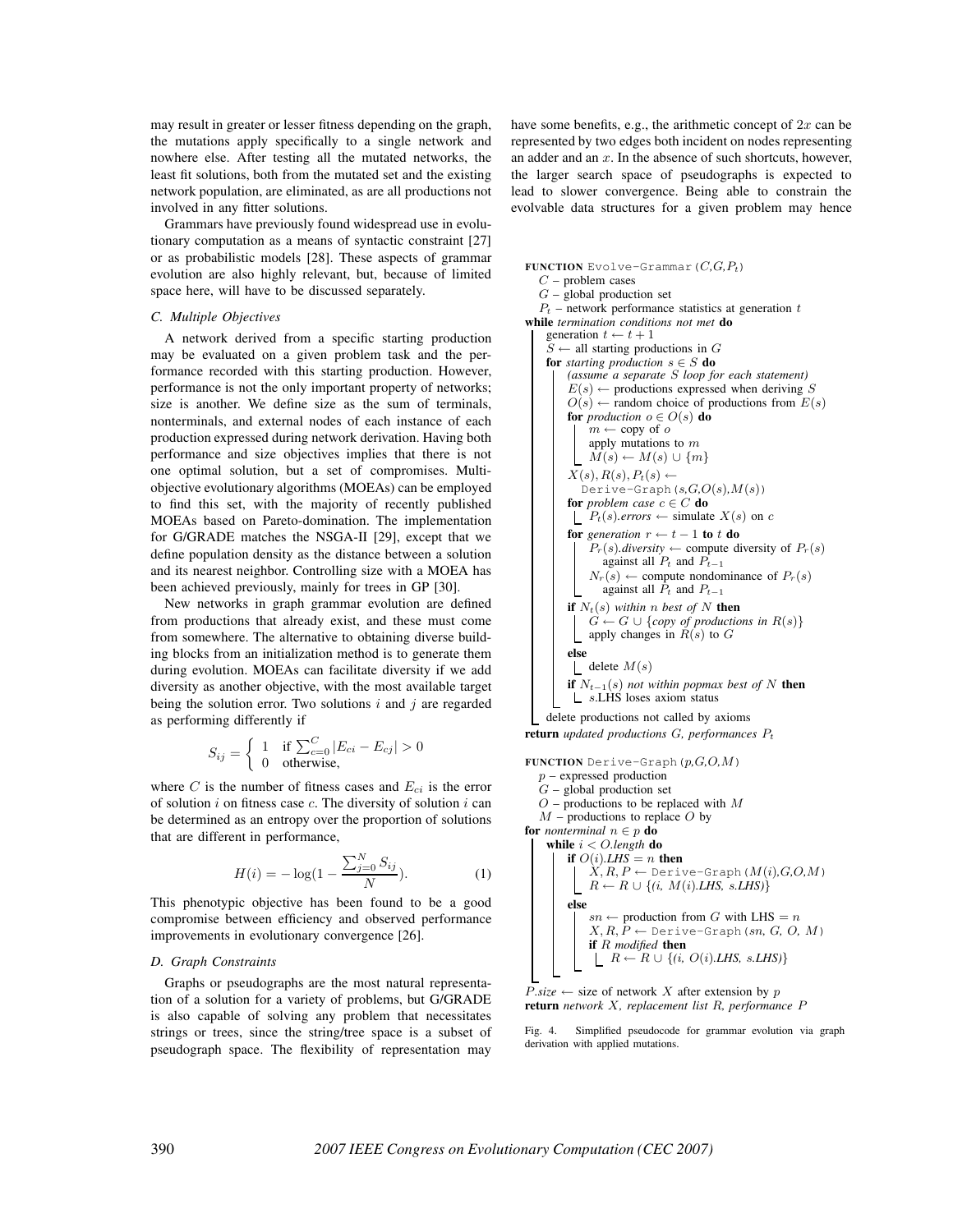|                           | <b>Binomial-3</b><br><b>Regression</b>                                                                                                                                                                                                                                                     | 2-bit<br><b>Multiplier</b>                                                                    | Pole<br><b>Balancing</b>                                                                                                                                                                                                                                                                                    | <b>Binary</b><br><b>Sequence</b>                                                                                                                                                                                                                                                     |  |  |  |  |
|---------------------------|--------------------------------------------------------------------------------------------------------------------------------------------------------------------------------------------------------------------------------------------------------------------------------------------|-----------------------------------------------------------------------------------------------|-------------------------------------------------------------------------------------------------------------------------------------------------------------------------------------------------------------------------------------------------------------------------------------------------------------|--------------------------------------------------------------------------------------------------------------------------------------------------------------------------------------------------------------------------------------------------------------------------------------|--|--|--|--|
| Objective                 | Infer the mapping $y = f(x)$ ,<br>where $f(x)$ is the binomial-3<br>polynomial $(x+1)^3$                                                                                                                                                                                                   | Design a Boolean circuit that<br>multiplies $2 \times 2$ bit arguments<br>into a 4-bit number | Optimize topology and weights<br>of a neural network balancing 2<br>poles fixed to a cart moving on<br>a finite track                                                                                                                                                                                       | Reproduce a binary time se-<br>quence                                                                                                                                                                                                                                                |  |  |  |  |
| <b>Terminals</b>          | 0/1/2-ary: $+, \neg, \times, \%$ (protected<br>division)                                                                                                                                                                                                                                   | $0/1/2$ -ary: AND, XOR                                                                        | neurons with transfer function<br>$\varphi(x) = \frac{1}{1+e^{-4.9x}}$                                                                                                                                                                                                                                      | $0/1/2$ -ary: AND, XOR                                                                                                                                                                                                                                                               |  |  |  |  |
| <b>Fitness</b><br>Case(s) | 21 equidistant points generated<br>by the objective function over<br>the interval of $x = [-1, 1]$                                                                                                                                                                                         | All 16 combinations of the 4<br>Boolean arguments                                             | Pole balancing setup and sim-<br>ulation employed in a previous<br>study by Stanley and Miikku-<br>lainen $[31]$                                                                                                                                                                                            | 16-bit sequence given by a 4-<br>bit de Bruijn Counter (with<br>seed $0000$ )                                                                                                                                                                                                        |  |  |  |  |
| <b>Simulation</b>         | Tree/Acyclic Graph: single pass;<br>Graph/Pseudograph: relaxed for 10 cycles                                                                                                                                                                                                               |                                                                                               | Relaxed for 3 cycles; weights<br>are assigned to edges by ran-<br>domization with a standard<br>Gaussian distribution ( $\mu = 0$ ,<br>$\sigma = 1$ ), at 0.3 probability, or<br>by differential evolution [32],<br>at 0.7 probability, with param-<br>eter $F = 0.2$ and a crossover<br>probability of 0.9 | Simulation for 32 simulation<br>cycles (+4 cycles lead-in), sam-<br>pled every 2 cycles; to al-<br>low many different designs to<br>be synchronized with the sam-<br>pling rate, line delays are as-<br>signed to edges with a geomet-<br>ric probability of 0.5 of longer<br>delays |  |  |  |  |
| Error                     | Mean squared error                                                                                                                                                                                                                                                                         |                                                                                               | Reciprocal number of cycles                                                                                                                                                                                                                                                                                 | Proportion of incorrectly repro-                                                                                                                                                                                                                                                     |  |  |  |  |
| <b>Measure</b>            |                                                                                                                                                                                                                                                                                            |                                                                                               | both poles remain balanced                                                                                                                                                                                                                                                                                  | duced bits                                                                                                                                                                                                                                                                           |  |  |  |  |
| <b>Mutation</b>           | A single production is selected for mutation and a single mutation is applied at a time, with <i>insert</i> mutations applied at twice the rate<br>as remove mutations, recursion mutations at half this rate again, and a geometric probability of 0.5 that further mutations are applied |                                                                                               |                                                                                                                                                                                                                                                                                                             |                                                                                                                                                                                                                                                                                      |  |  |  |  |
| <b>Population</b>         | 20 networks, each defined by a maximum of 1000 productions and 1000 terminals per production                                                                                                                                                                                               |                                                                                               |                                                                                                                                                                                                                                                                                                             |                                                                                                                                                                                                                                                                                      |  |  |  |  |

TABLE I DEFAULT PARAMETERS FOR ALL PROBLEM TASKS. (SEE FIG. 5 FOR SOLUTION EXAMPLES.)

improve on this. Cellular graph grammars naturally produce pseudographs, as multi-edges can be formed between any two nodes. The system can be constrained to produce simple graphs by requiring the external nodes of a cellular graph to always match different nodes. If the node with the closest label has been selected before, then the next-closest node is chosen. Maintaining this approach across all cellular graphs ensures that no multi-edges can form, although at a penalty to position independence.

If the solution domain demands it, an acyclic (i.e., feedforward) topology can also be imposed on the network by ensuring that nonterminals are limited to only receiving incoming edges from begin nodes, and terminals can receive incoming edges from all nodes except directly from other terminals. Further constraining the grammar into generating only trees requires more than a change to label matching; the changes to the productions themselves must be constrained. We accomplish this by defining the proper template productions, one for each kind of terminal receiving inputs from a number of nonterminals matching the arity of the terminal. The templates have one output and no inputs, terminals are added to represent each possible input, and mutations can only change symbols, not insert or delete them.

## IV. EXPERIMENTS

G/GRADE permits optimization of pseudographs, while also maintaining the capability of competing with existing techniques on simpler data structures. An experiment is therefore performed to investigate the efficacy of G/GRADE in general, but also to observe the impact of constraining the search space from pseudographs to graphs and trees. Four tasks described in Table I are selected that encompass different natural requirements of the representation, although all are known to be solvable with trees. Each task is evaluated in tree, acyclic graph, (cyclic) graph, and pseudograph space for up to 5000 generations or until optimal performance has been obtained. Results are averaged over 100 independent runs and presented in Table II. Statistical significance (at  $p < .01$ ), where mentioned in the text, is determined using a non-parametric Wilcoxon rank sum test on the error mean of the best solutions.

### V. RESULTS

The best results on all problems apart from the pole balancing are obtained by constraining the search to trees, which is significantly superior to using cyclic designs. Exploring the space of acyclic graphs performs comparably well and is only significantly worse than searching trees on the multiplier circuit and, again, the pole balancing. Pole balancing is indeed the only problem which favors a cyclic design, as the solution can be evolved in a single production. Convergence is thus mainly dependent on the weight evolution scheme, which, however, was not the focus of our efforts here, so these results remain inferior to another recent, specialized pole balancing system requiring a minimum computational effort (MCE) of just 20,918 evaluations [33].

On the other tasks, a general trend can be observed towards improved performance with stricter graph constraints. Notably poor results with the Boolean tasks can be attributed to the size objective, as replacing it with a dynamic size limit has solutions grow considerably (up to  $59\times$  larger), while performance is also significantly lifted, with perfect success rates on the sequence task. The MCE of 34,860 on the multiplier task, or 66,060 with a size objective, compares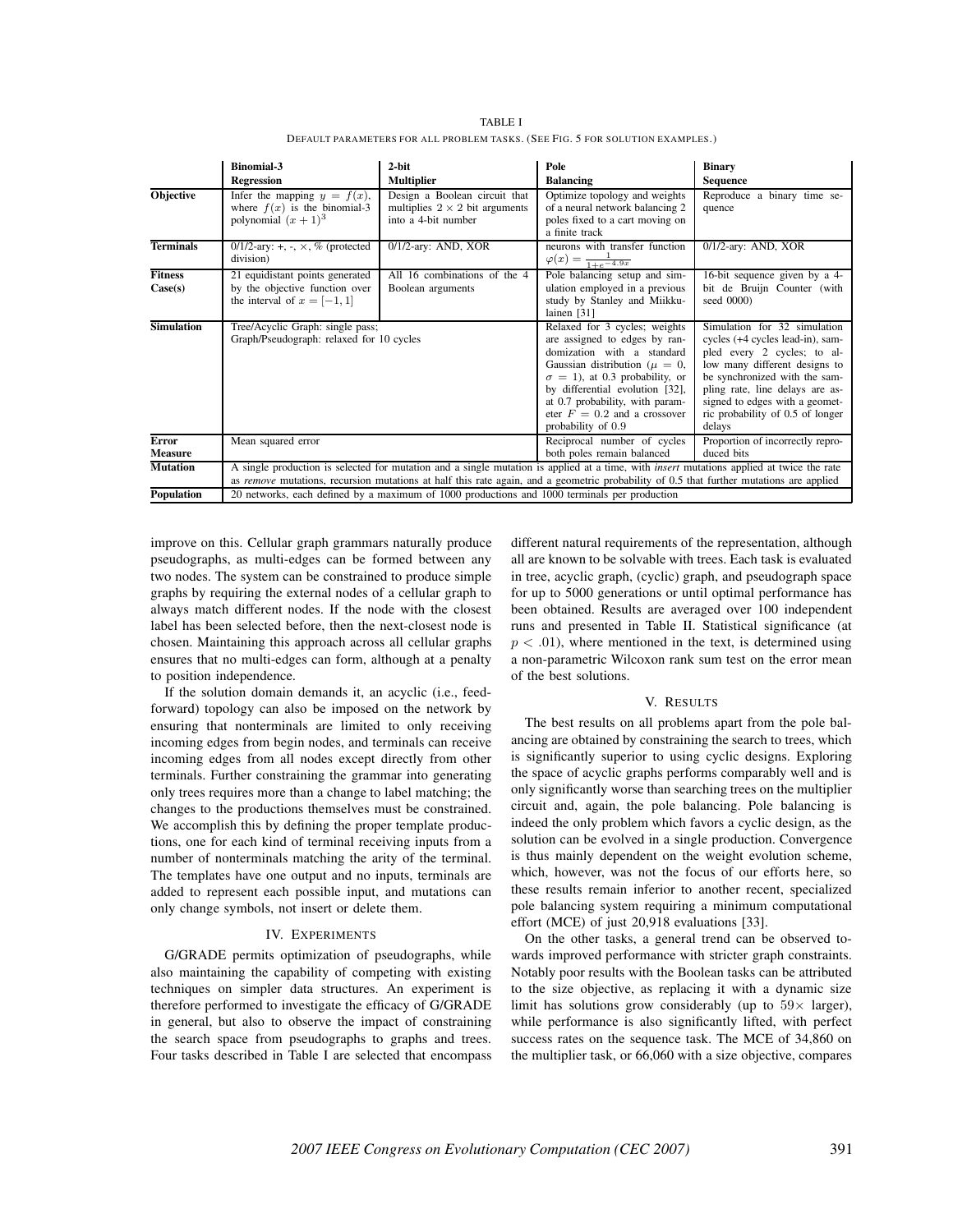| <b>Experiment</b>                      |               | <b>Success</b> | MCE           | Min Error           | Size (0-Error)     | Size (All)        | <b>Verbosity</b> |
|----------------------------------------|---------------|----------------|---------------|---------------------|--------------------|-------------------|------------------|
|                                        |               | Rate           | $\times 1000$ | Mean                | Mean               | Mean              | Mean             |
|                                        | Tree          | $100\%$        | 4             | $0.0000 \pm 0.0000$ | $44.37 \pm 10.88$  | $27.43 \pm 5.00$  | $0.41 \pm 0.05$  |
| <b>Binomial-3</b><br><b>Regression</b> | Acyclic Graph | 99%            | 29            | $0.0003 \pm 0.0030$ | $46.79 \pm 20.08$  | $24.72 \pm 13.71$ | $0.70 \pm 0.10$  |
|                                        | Graph         | 77%            | 54            | $0.0062 \pm 0.0150$ | $27.08 \pm 12.72$  | $17.68 \pm 9.09$  | $0.83 \pm 0.12$  |
|                                        | Pseudograph   | 87%            | 63            | $0.0050 \pm 0.0171$ | $29.34 \pm 26.95$  | $17.03 \pm 5.88$  | $0.81 \pm 0.12$  |
| $2$ -bit<br><b>Multiplier</b>          | Tree          | 99%            | 66            | $0.0003 \pm 0.0031$ | $115.14 + 15.03$   | $72.67 \pm 9.65$  | $0.33 \pm 0.04$  |
|                                        | Acyclic Graph | 16%            | 1937          | $0.0175 \pm 0.0165$ | $61.13 \pm 22.50$  | $26.18 \pm 7.02$  | $0.79 \pm 0.11$  |
|                                        | Graph         | $4\%$          | 9648          | $0.0597 \pm 0.0247$ | $30.50 \pm 4.93$   | $18.46 \pm 5.94$  | $0.89 \pm 0.11$  |
|                                        | Pseudograph   | $1\%$          | 32965         | $0.0738 \pm 0.0315$ | $32.00 \pm 0.00$   | $16.46 \pm 4.44$  | $0.90 \pm 0.11$  |
|                                        | Tree          | 46%            | 181           | $0.0013 \pm 0.0017$ | $96.50 \pm 131.21$ | $100.40 + 172.44$ | $0.63 \pm 0.21$  |
| Pole<br><b>Balancing</b>               | Acyclic Graph | 9%             | 3912          | $0.0041 \pm 0.0028$ | $86.11 \pm 73.42$  | $23.58 \pm 16.65$ | $0.79 \pm 0.15$  |
|                                        | Graph         | 87%            | 75            | $0.0003 \pm 0.0010$ | $17.87 + 15.03$    | $14.54 \pm 6.05$  | $0.93 + 0.11$    |
|                                        | Pseudograph   | 68%            | 70            | $0.0013 \pm 0.0025$ | $15.63 \pm 7.30$   | $14.49 \pm 5.73$  | $0.93 \pm 0.11$  |
| <b>Binary</b><br><b>Sequence</b>       | Tree          | 87%            | 65            | $0.0081 \pm 0.0211$ | $103.41 \pm 79.06$ | $50.91 \pm 23.97$ | $0.38 \pm 0.08$  |
|                                        | Acyclic Graph | 68%            | 331           | $0.0206 \pm 0.0308$ | $87.40 \pm 76.24$  | $37.57 \pm 17.44$ | $0.56 \pm 0.17$  |
|                                        | Graph         | $36\%$         | 633           | $0.0450 \pm 0.0378$ | $36.94 \pm 21.34$  | $17.59 \pm 7.66$  | $0.73 \pm 0.13$  |
|                                        | Pseudograph   | 52%            | 420           | $0.0319 \pm 0.0350$ | $42.12 \pm 24.59$  | $18.76 \pm 9.55$  | $0.72 \pm 0.14$  |

TABLE II PERFORMANCE STATISTICS FOR ALL RUNS, USING SIZE AND DIVERSITY OBJECTIVES.

well with the 136,080 evaluations reported with an extended GP model using the same terminal set [34], although much of this advantage may be due to the diversity selection that is specific to our system. G/GRADE is also a powerful tool for symbolic regression, as we achieve a perfect success rate within 330 generations and a population of 20, whereas a previous detailed study using GP obtained only 84% over 200 generations and a larger population of 500 [35].

More compact solutions are generated as we move from stricter, acyclic graph constraints to cyclic designs. Since fewer optimal solutions are found for the cyclic designs, this may reflect the exponential increase in possible configurations as we reduce the constraints, so only smaller solutions are likely to be found. However, evolution operates here not on networks but on a grammar. The effectiveness of the grammar representation is given as its verbosity, which is the inverse of the average production reuse over the whole population. The overall results show that larger networks inversely correlate with verbosity (Spearman  $\rho = -0.92$ ), but the size increase with lesser constraints is often matched by a reduction in verbosity. Thus, for a given number of generations and size of population, G/GRADE optimizes a similar number of productions for each solution candidate, with the size of the resulting graph partially dependent on the applied graph constraints.

## VI. CONCLUSION

For many design problems the most natural representation is the graph, but it is often easier and more transparent to evolve strings and trees. This paper introduces a novel framework for graph evolution that emphasizes scalability and universality, since real-world problems literally come in all shapes and sizes. Earlier research noted that generative representations are an appropriate starting point for this, as they facilitate reuse of design and can incorporate a bias of the design problem into their structure. The system presented here is of this nature, but based on the concept of hypergraph

grammars, which allows graph transformations to be adapted as part of the representation. Conversely, it also maintains substantial flexibility in constraining graph spaces to suit the problem task at hand. We provide results in support of this approach, with problems from multiple domains and various levels of constraint ranging from pseudograph to tree. As might be expected, expanding the search space to graphs for problems that can be solved with trees mostly leads to poorer convergence properties, although also to more compact solutions that are for at least one problem – the pole balancing – easier to find. We hence conjecture that graph optimization is only advantageous with problems where a graph representation is substantially more efficient than otherwise, for example in the case of extensive reuse or recurrency. Future work is intended to investigate this further.

Despite the prevalent use of grammars in artificial evolution, it is quite atypical to find a grammar being directly evolved. In the context of graph design, this paper employs an innovative technique for evolving productions of a grammar that describes a population of solutions. Each solution is represented by a production that calls upon other productions, potentially shared with other solutions, to iteratively construct the solution. Representational efficiency is promoted by extensive grammatical reuse, but a downside is the emergence of exceedingly large networks. Co-optimization towards a size objective can inhibit this, but at a potential cost to convergence performance. Overall, this paper should be seen as an early milestone, with more to come, towards a better understanding of graph evolution, grammar evolution, and the intersection of these important new fields.

#### **REFERENCES**

- [1] K. O. Stanley and R. Miikkulainen, "A taxonomy for artificial embryogeny," *Artificial Life*, vol. 9, no. 2, pp. 93–130, 2003.
- [2] G. Gibson and G. P. Wagner, "Canalization in evolutionary genetics: a stabilizing theory?" *BioEssays*, vol. 22, no. 4, pp. 372–380, 2000.
- [3] M. Toussaint, "The evolution of genetic representations and modular neural adaptation," Ph.D. dissertation, Institut für Neuroinformatik, Ruhr-Universität Bochum, Bochum, Germany, 2003.